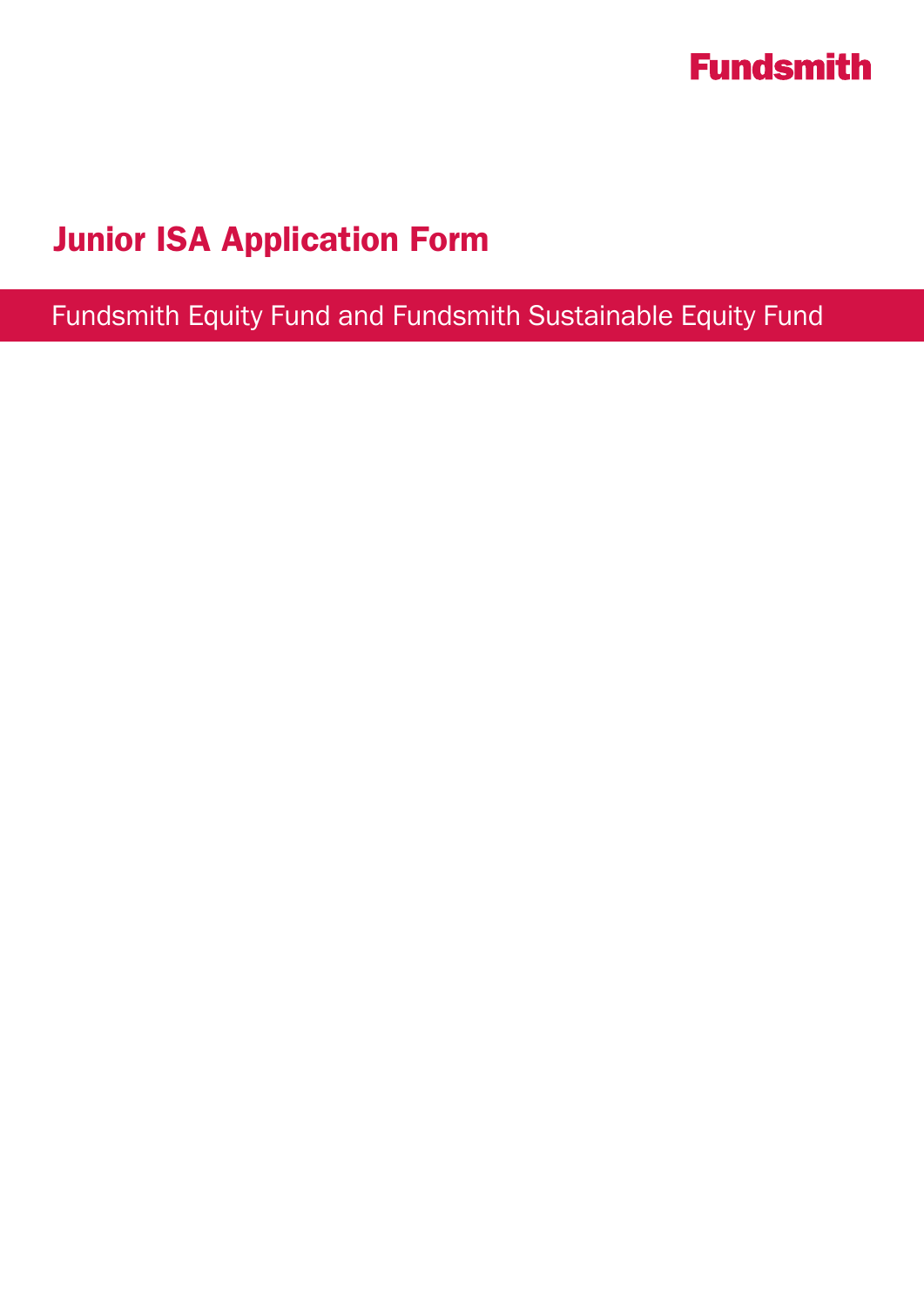# **Fundsmith**

## Junior ISA Application Form

*This form is for opening a JISA account with Fundsmith, or topping up an existing JISA account.*

- Please note that a child can only hold ONE Junior Stocks and Shares ISA account. Therefore, this form is only for a child who either has an existing Fundsmith Junior ISA account, in which case this additional investment will be added to their existing account, or for a child who does not have a Junior Stocks and Shares ISA account.
- Please complete this form in ink using BLOCK CAPITALS.
- Return the form to Fundsmith LLP, PO Box 10846, Chelmsford, CM99 2BW.
- Please ensure you have arranged for payment (see below).
- The Key Investor Information Documents and the Supplementary Information Document, including the Junior ISA Terms & Conditions contain important information about Fundsmith Equity Fund, Fundsmith Sustainable Equity Fund and the Fundsmith Junior ISA and all investors should read them prior to completing this form. These documents are provided via our websites (www.fundsmith.co.uk for Fundsmith Equity Fund and www.fundsmith.green for Fundsmith Sustainable Equity Fund).
- If you are unsure about the suitability of our funds, please consult a financial adviser.
- Please note all Fundsmith Junior ISAs are invested in accumulation shares and no income is paid out to the child.

# Name of child – the child will be the beneficial owner of the Junior ISA investments Existing Fundsmith account number (if applicable) Title Surname Forename(s) D.O.B.  $\boxed{D}$  D.O.B.  $\boxed{D}$   $\boxed{N}$   $\boxed{M}$   $\boxed{N}$   $\boxed{Y}$   $\boxed{Y}$   $\boxed{Y}$

|          | <b>Permanent residential address in full</b> |  |
|----------|----------------------------------------------|--|
|          |                                              |  |
|          |                                              |  |
| Postcode |                                              |  |

## National insurance number

| If the child has a national insurance number, please enter it here. |  | VITIN |  |
|---------------------------------------------------------------------|--|-------|--|
|---------------------------------------------------------------------|--|-------|--|

### Name of applicant and registered contact

If the child is under 16 we require the name and address of a person who has parental responsibility for the child and with whom we will communicate about the investment.

If the child is 16 or over and wishes to be the registered contact for his or her own Junior ISA, then this section can be left blank.

| Title       | Surname |       |        |                                                                                                                                                                                                                                                  |
|-------------|---------|-------|--------|--------------------------------------------------------------------------------------------------------------------------------------------------------------------------------------------------------------------------------------------------|
| Forename(s) |         |       |        | $\fbox{\texttt{D.O.B.}} \quad \fbox{\texttt{D}} \quad \fbox{\texttt{D}} \quad \fbox{\texttt{M}} \quad \fbox{\texttt{M}} \quad \fbox{\texttt{M}} \quad \fbox{\texttt{Y}} \quad \fbox{\texttt{Y}} \quad \fbox{\texttt{Y}} \quad \fbox{\texttt{Y}}$ |
| Address     |         |       |        |                                                                                                                                                                                                                                                  |
|             |         |       |        |                                                                                                                                                                                                                                                  |
| Postcode    |         | Email |        |                                                                                                                                                                                                                                                  |
| Telephone   |         |       | Mobile |                                                                                                                                                                                                                                                  |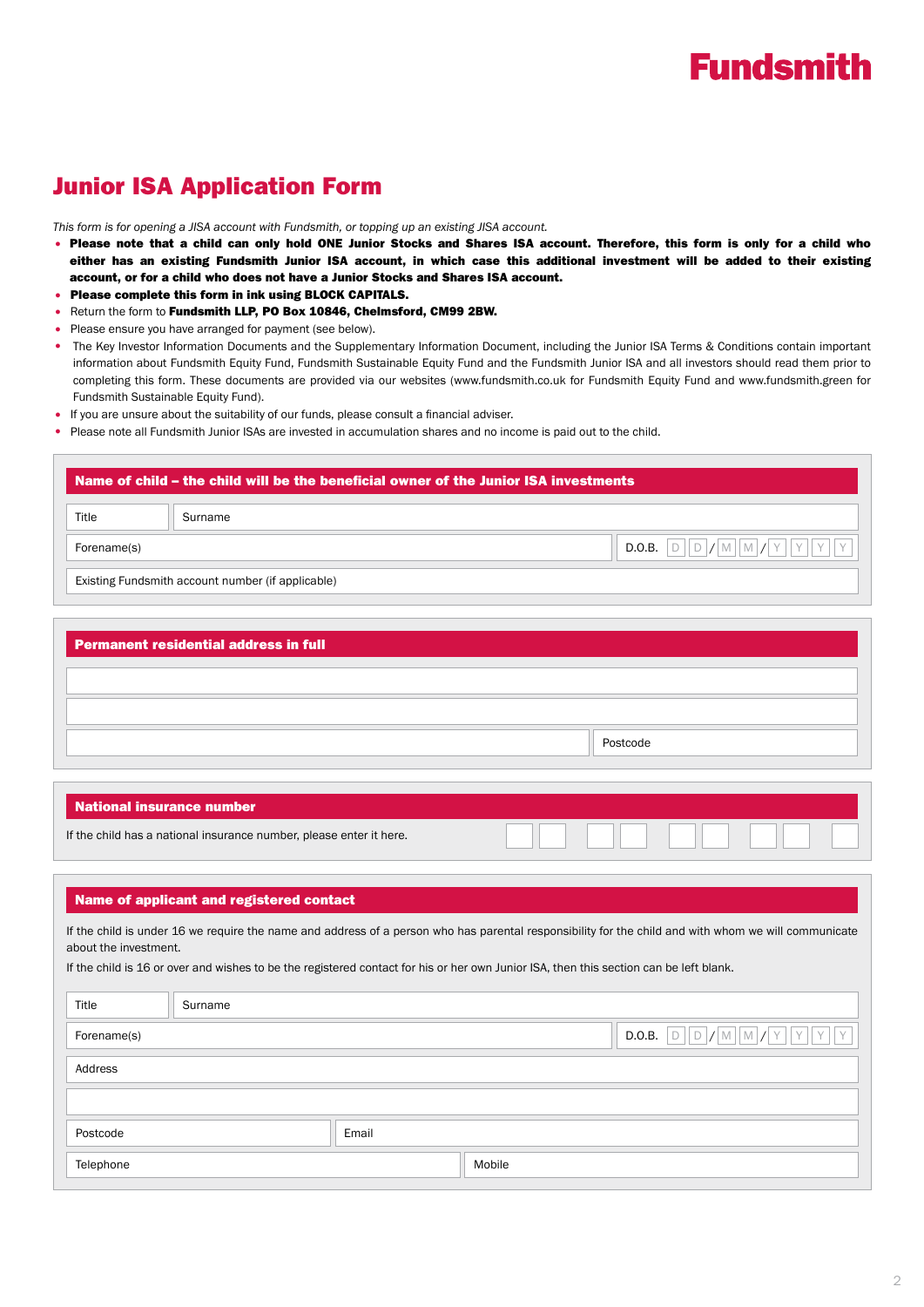

#### Junior ISA Application Form

## Name and address of person providing the money for investment (if different from previous)

The below named individual will be authorised to make the initial investment and/or set up a direct debit, however, all future top-ups and amendments need to be authorised by the registered contact either verbally or by signed authority.

| Title       | Surname |       |        |                               |
|-------------|---------|-------|--------|-------------------------------|
| Forename(s) |         |       |        | D D / M M / Y Y Y Y<br>D.O.B. |
| Address     |         |       |        |                               |
|             |         |       |        |                               |
| Postcode    |         | Email |        |                               |
| Telephone   |         |       | Mobile |                               |

| <b>Investment amount</b>                 |                 |           |        |                                |        |
|------------------------------------------|-----------------|-----------|--------|--------------------------------|--------|
| <b>Fund Choice</b>                       | <b>Lump sum</b> |           |        | <b>Regular monthly savings</b> |        |
|                                          | Minimum amounts |           |        |                                |        |
|                                          | Initial         | Follow on | Amount | <b>Minimum</b>                 | Amount |
| <b>Fundsmith Equity Fund</b>             | £1,000          | £250      |        | £100 per month                 |        |
|                                          |                 |           |        |                                |        |
|                                          | Initial         | Follow on | Amount | <b>Minimum</b>                 | Amount |
| <b>Fundsmith Sustainable Equity Fund</b> | £1,000          | £250      |        | £100 per month                 |        |

Note: Where you have an existing regular monthly savings plan, the amount entered above will be added to your existing plan and can be below £100. Please ensure that the amount invested is within the Junior ISA subscription limit. Investments will automatically be placed into the 'T Class' for both funds which has a 1% Annual Management Charge.

## Payment method

Please indicate the payment methodology

Cheque enclosed payable to Fundsmith LLP

Direct Debit, for regular monthly savings (please complete Direct Debit mandate)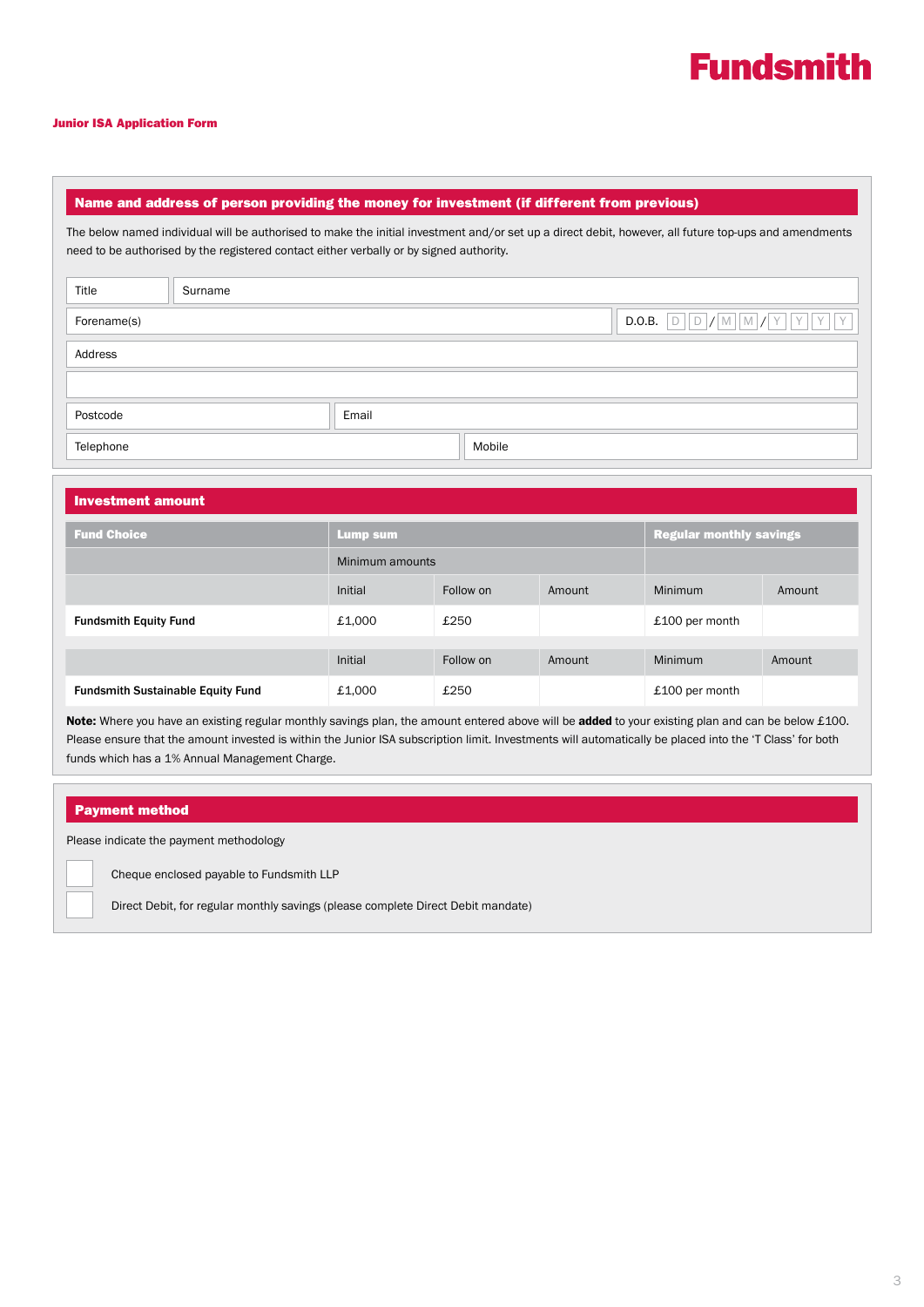# **Fundsmith**

#### Junior ISA Application Form

#### Declaration by application

#### By signing this form, I declare (delete as appropriate):

- I am applying to open a Junior Stocks and Shares ISA on behalf of the child.
- I am 16 years of age or over.
- [I am the child/I have parental responsibility for the child.]
- [I do/the child does] not have a Child Trust Fund.
- I will be the registered contact for this Junior ISA.
- The child is resident in the UK, or is a UK Crown servant, a dependant of a UK Crown servant or is married to/in a civil partnership with a UK Crown servant.
- I am NOT and the child is NOT a U.S. person i.e. a U.S. citizen or tax resident in the United States of America and I will notify Fundsmith LLP immediately in the event that I or the child become a U.S. person. I understand that the Fundsmith Equity Fund and Fundsmith Sustainable Equity Fund are not available to U.S. persons.
- I have not, and will not, subscribe to another Junior Stocks and Shares ISA for this child.
- I am not aware that this child has another Junior Stocks and Shares ISA.
- I am not aware of other Junior ISA subscriptions that will result in Junior ISA subscriptions for this child exceeding the annual limit.
- I have not subscribed and I will not knowingly make subscriptions to Junior ISAs for this child that will, when aggregated with other subscriptions, result in the overall subscription limit being exceeded for the tax year in which this application is made and in any subsequent tax year.
- I have a copy of the Key Investor Information Documents for the T Class shares in the funds and the Supplementary Information Document, including the Fundsmith Junior ISA Terms & Conditions and have kept them for my records. I consent to Fundsmith LLP providing the Key Investor Information Documents via Fundsmith's websites.
- I declare that I have read the data protection section of the Supplementary Information Document. Please tick this box if you wish to receive marketing communications via emails and post from Fundsmith.
- I agree to the Junior ISA Terms and Conditions and accept that these may be varied in accordance with their terms.
- I confirm that to the best of my knowledge and belief the information in this form is true.

### I authorise Fundsmith LLP:

- To hold the subscriptions, Junior ISA investments, interest, dividends and any other rights or proceeds in respect of those investments and any other cash.
- To make on the child's behalf any claims to relief from tax in respect of the Junior ISA investments.
- To hold any personal information provided by me in confidence and in accordance with data protection law. By completing this Application Form, I consent to the processing of personal data in accordance with Fundsmith's data protection policy which is set out in the Supplementary Information Document including the transfer of personal data outside of the United Kingdom.

| Signature                                | <b>Date</b> |
|------------------------------------------|-------------|
|                                          |             |
| Please return the form to Fundsmith LLP. |             |

©2021 Fundsmith LLP. All rights reserved. This financial promotion is communicated by Fundsmith LLP. Fundsmith LLP is authorised and regulated by the Financial Conduct Authority. It is entered on the Financial Services Register under registered number 523102. Fundsmith LLP is a limited liability partnership registered in England and Wales with number OC354233. Its registered office address is 33 Cavendish Square, London, W1G 0PW.